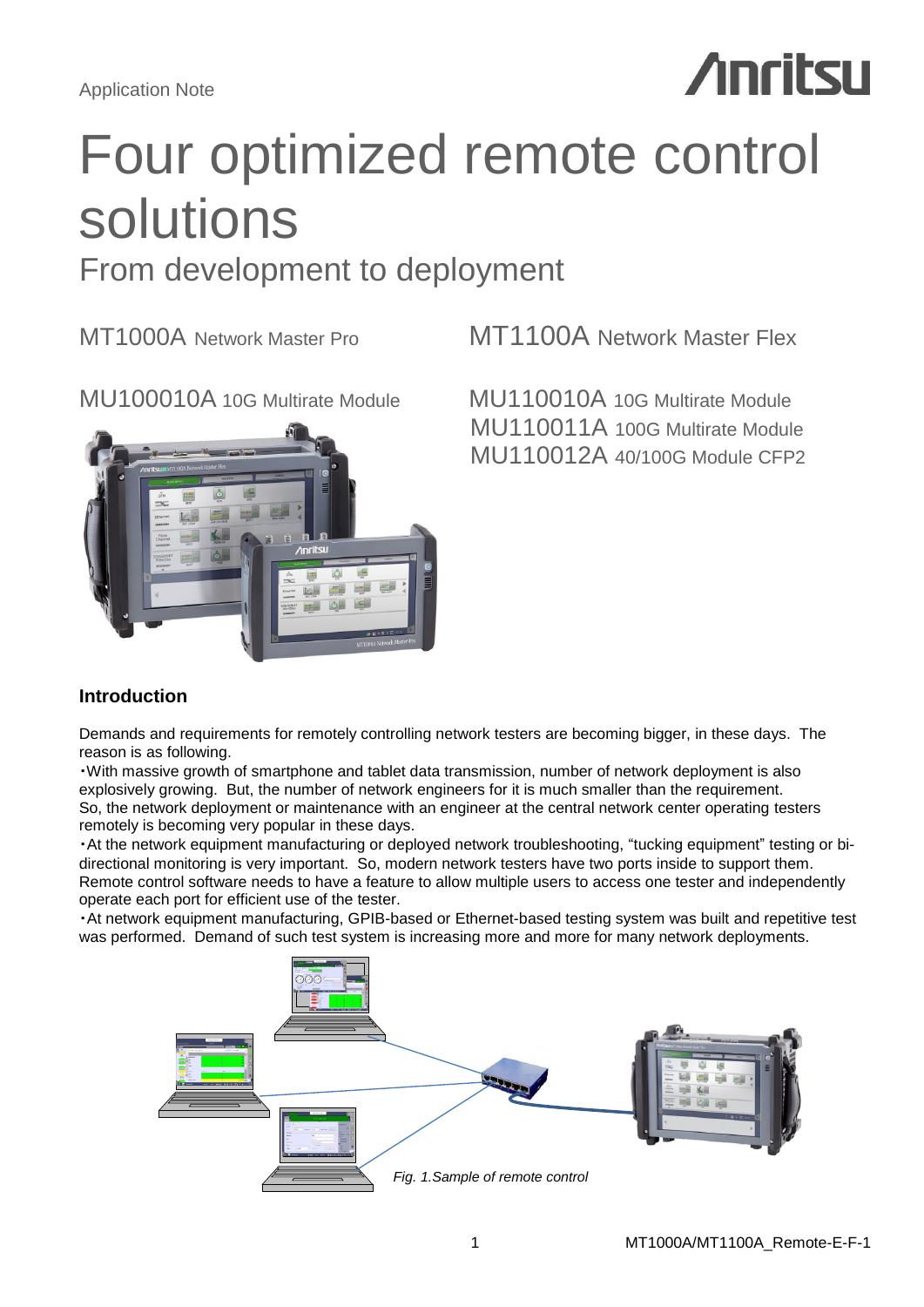# **Solution**

MT1100A supports four remote control interfaces and four kinds of remote control solutions to optimize the system perfect fit to variable requirements.



*Fig. 2 MT1000A/MT1100A Remote control interfaces and control solutions*

\*\* Wireless LAN and *Bluetooth* can be used in the certificated countries. The certificated countries list is available from Anritsu homepage.

# **Application 1: Remote GUI control using VNC**

Supported interface: Wired LAN, Wireless LAN

It's convenient to use Virtual Networking Computing (VNC) for remote control if network engineer won't go to the field for of the target network deployment or the engineer supports the technician in field. MT1000A/MT1100A has VNC server inside. So, it's easy to control MT1000A/MT1100A remotely if a PC or a smartphone with VNC client software is connected with the MT1000A/MT1100A. Even if VNC client is not installed, the device could be connected with MT1000A/MT1100A in the case the device has Java 7 or earlier and web browser.

・The required bandwidth for VNC is 128 kbps to 1 Mbps. It depends on the network congestion. ・One PC or a smartphone can be connected with a MT1000A/MT1100A at the same time.



*Fig. 3 Remote control using VNC*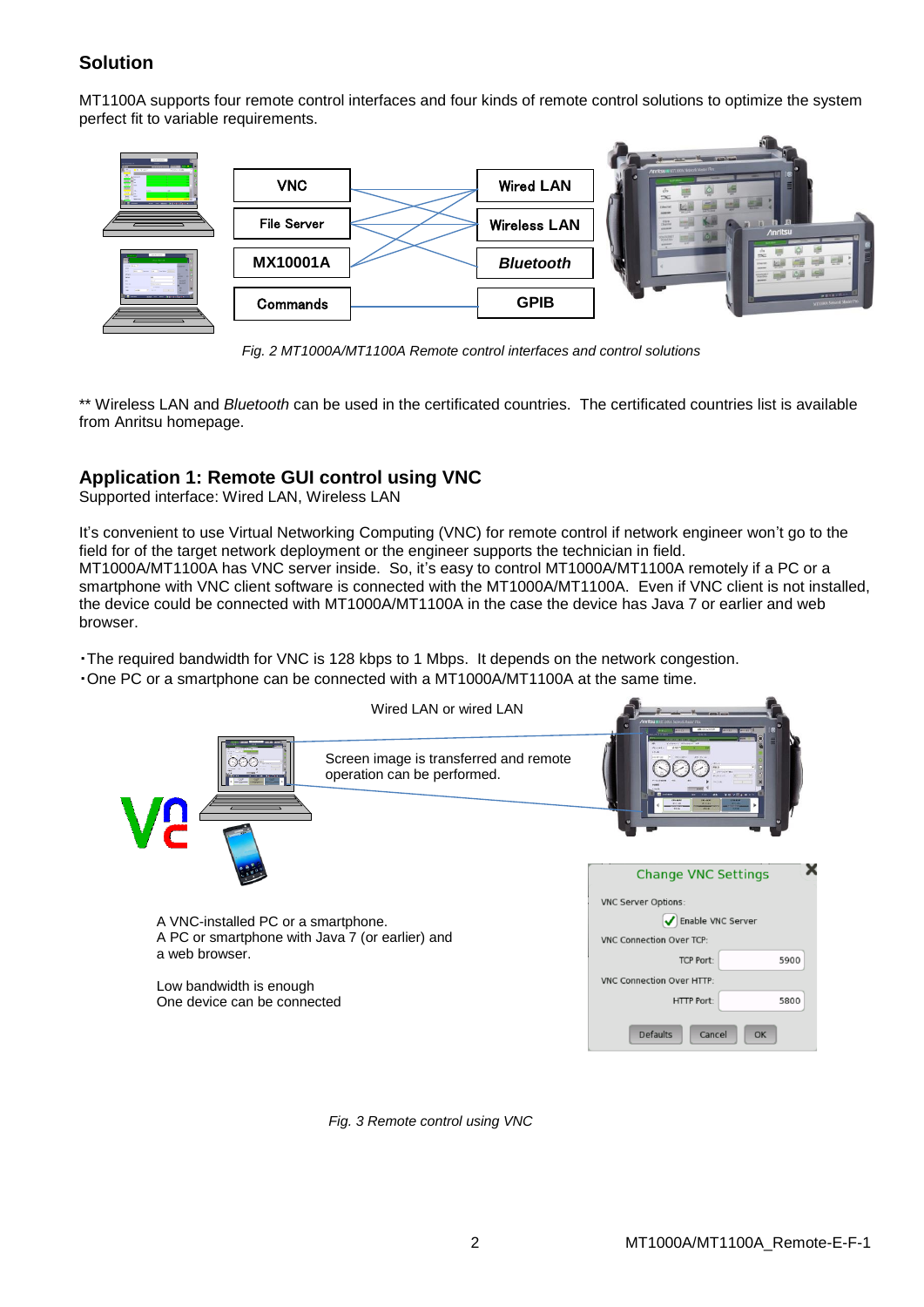## **Application 2: File transfer with MT1000A/MT1100A network storage server**

Supported interface: Wired LAN, Wireless LAN, *Bluetooth*

In these days, USB connection or USB thumb memory is prohibited to use in many offices or network stations. Even in such conditions, it is required to send configuration files to the tester or get the result files from it. In such case, file transfer can be done with MT1000A/MT1100A working as a network file storage server or network file storage client.

・Special application installation is not required for file transfer from/to MT1000A/MT1100A.



*Fig. 4 MT1000A/MT1100A files transfer via network*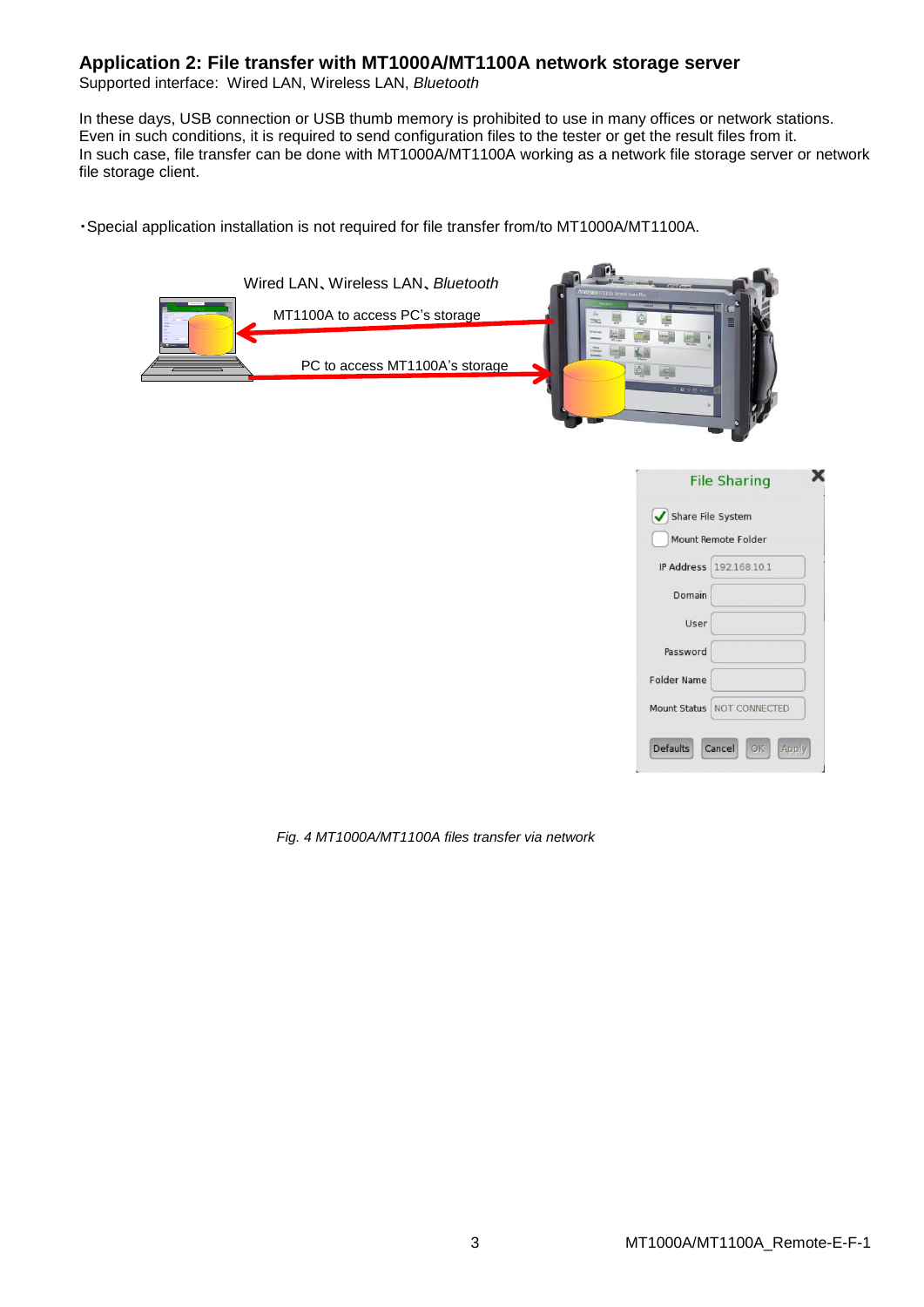# **Application 3: Remote GUI control using MX10000A**

Supported interface: Wired LAN, Wireless LAN Required bandwidth: 1 Mbps/port

At the network equipment manufacturing or deployed network troubleshooting, "tucking equipment" testing or bidirectional monitoring is very important. So, modern network testers have two ports inside to support them. Remote control software needs to have a feature to allow multiple users to access one tester and independently operate each port for efficient use of the tester. Also, the software is required to allow one user to access multiple ports simultaneously to monitor those ports simultaneously.

At the network deployment and troubleshooting, remotely full-control of a distant instrument including boot-up is required.

MX10001A, MT1000A/MT1100A Control Software, is the full-featured remote GUI control application software to meet those various requirements.

・MX10001A is downloadable from Anritsu web site.

- ・Users can control each port of MT1000A/MT1100A simultaneously and independently.
- ・Each port can be accessed one more user who cannot control but monitor it.
- ・A user can fully control MT1000A/MT1100A including boot-up, operating, file-transfer and firmware update. It is required for the usage at the submarine cable landing stations or unmanned stations.
- ・1 Mbps/port network bandwidth is required for full operations.



Each port can be operated simultaneously and independently One user can control multiple ports One more user for each port only for monitoring

*Fig. 5 Remote GUI control using MX100001A*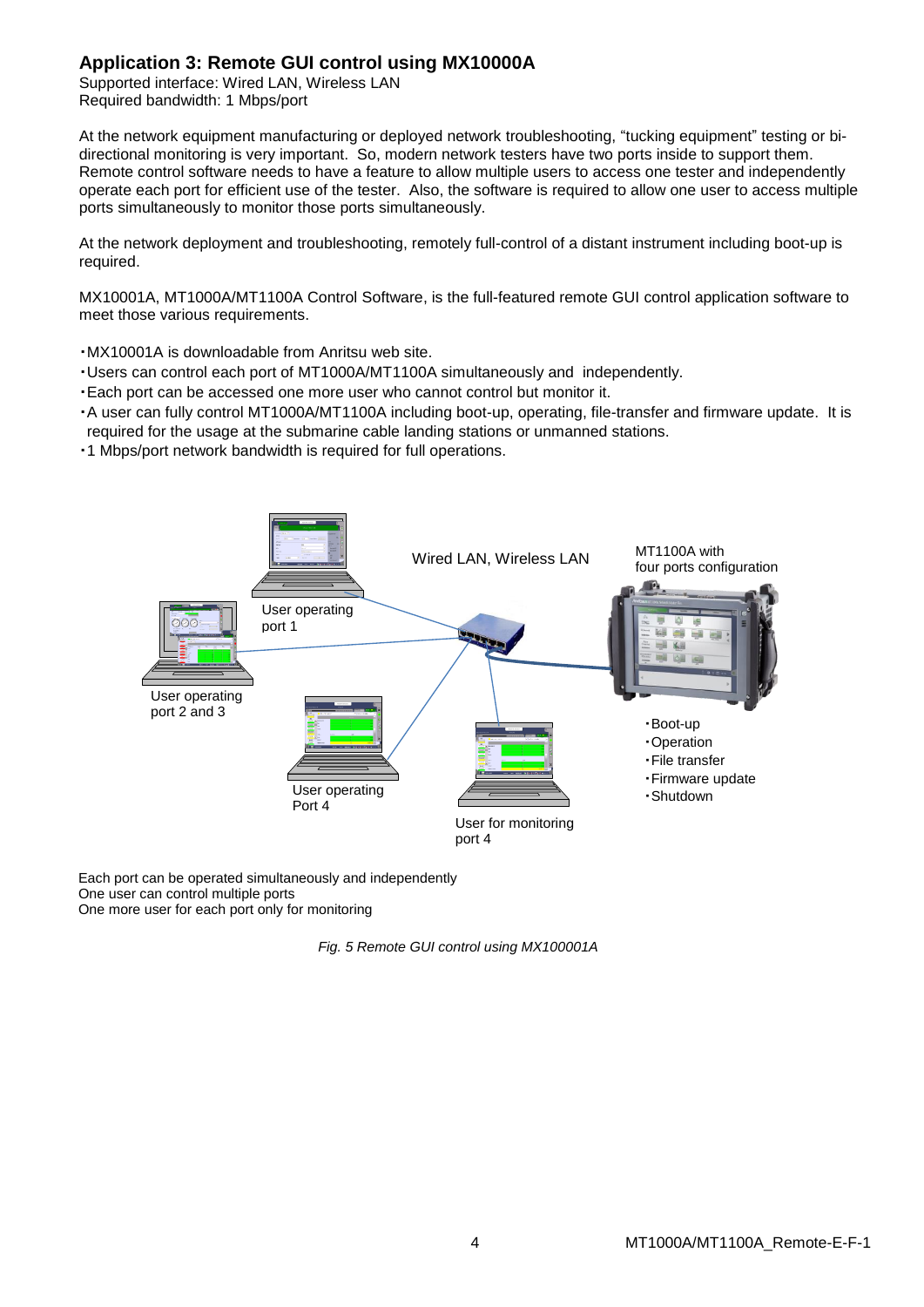# **Application 4: SCPI commands (script) control**

Supported interface: Wired LAN, Wireless LAN, GPIB

SCPI commands (script) control has been popular for repetitive operation at development and manufacturing scenes. They built up the testing system based on GPIB remote control interface. But, they are moving to Ethernet-based system for speed and cost.

At network deployment and troubleshooting scene only with very low network bandwidth for control, SCPI commands control is selected thanks to its low bandwidth.

MT1000A/MT1100A has SCPI command control without any option. GPIB control is supported with MT1000A/MT1100A-004, GPIB control software option and J1667A, GPIB-USB converter.

・Multiple users can control each port simultaneously and independently. It can support efficient usage of one instrument.

・LabVIEW driver sample is available for National Instruments' LabVIEW programmers' support.

・SCPI commands reference, LabVIEW driver sample, MT1000A/MT1100A operation manual is downloadable from Anritsu Web site. Remote control programmers can start their work without the instrument.



*Fig. 6 Remote control using SCPI commands*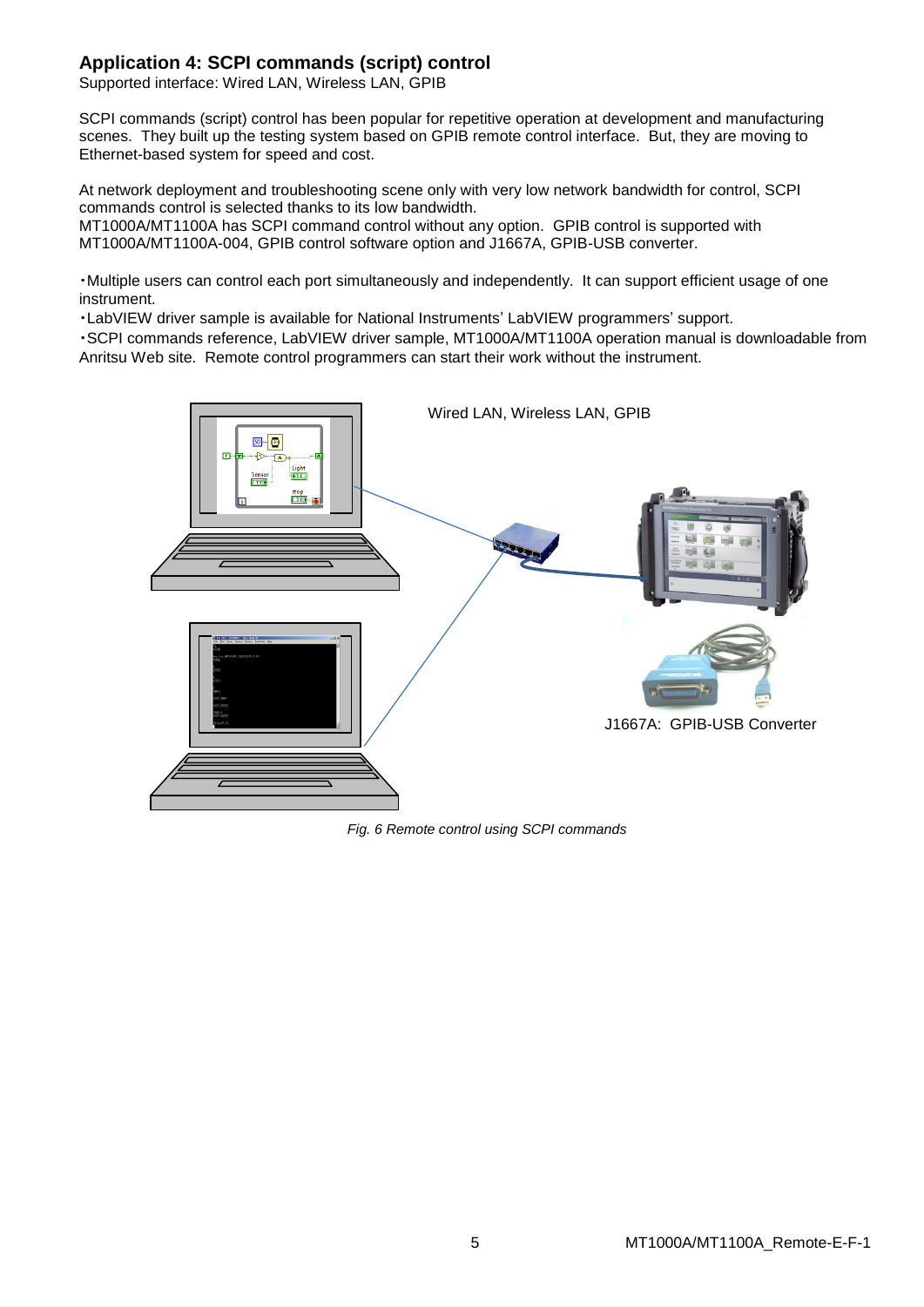# **Strength of the product**

- Wired LAN, Wireless LAN, *Bluetooth*, GPIB are available for remote control interface.
- MX100001A, SCPI commands are available for the way of remote control
- MT1000A: 1.5 Mbps to 10 Gbps, MT1100A: 1.5 Mbps to 100 Gbps are supported.
- Strong OTN testing support including ODUFlex, multistage mapping, client signal test over mapped OTN.
- Full range of network testing support including core, metro, mobile backhaul, mobile fronthaul (CPRI/OBSAI)

# **Summary**

MT1000A/MT1100A supports four remote control interfaces and four ways of remote control to fully support development, manufacturing, network deployment and troubleshooting.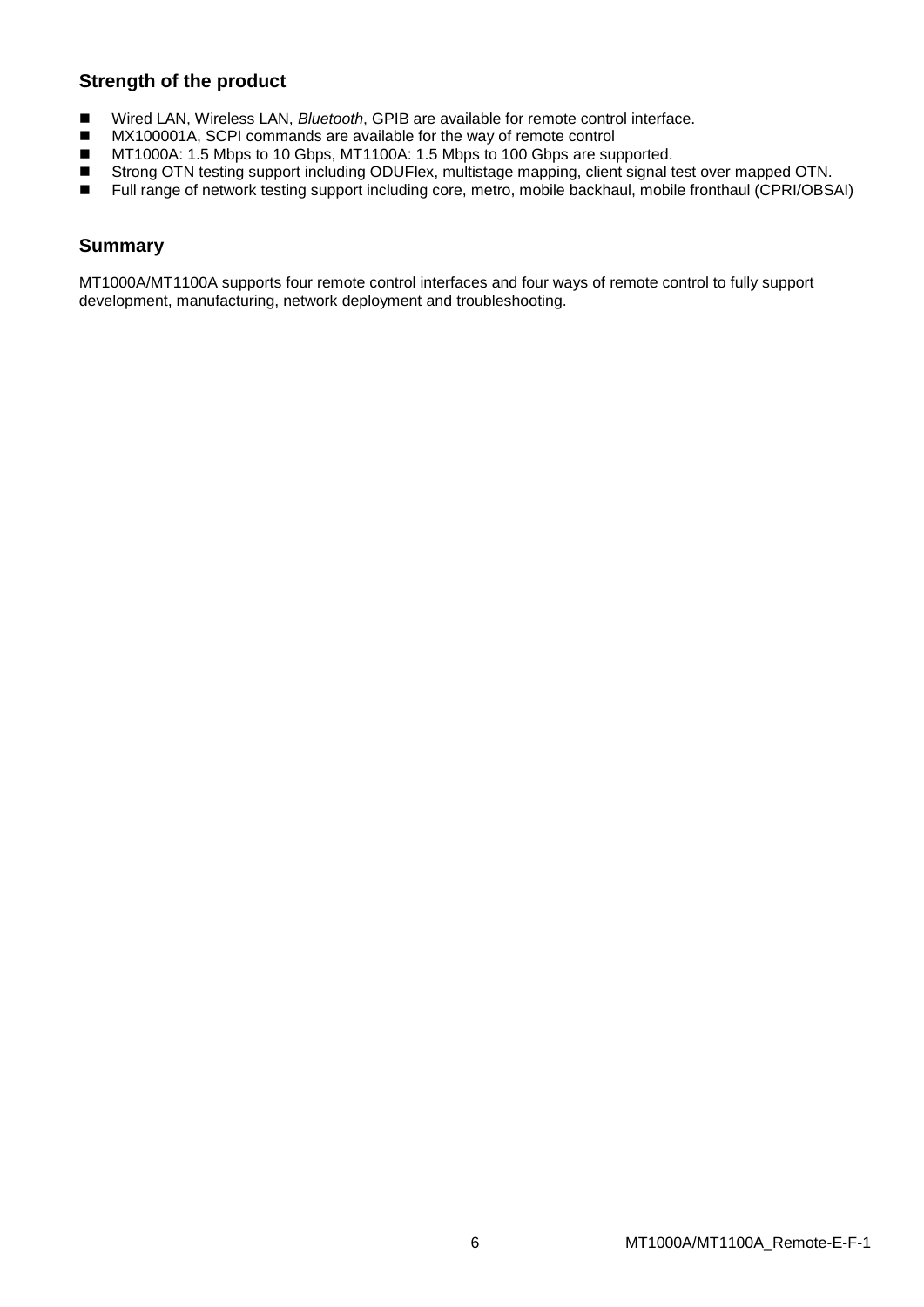**Note**